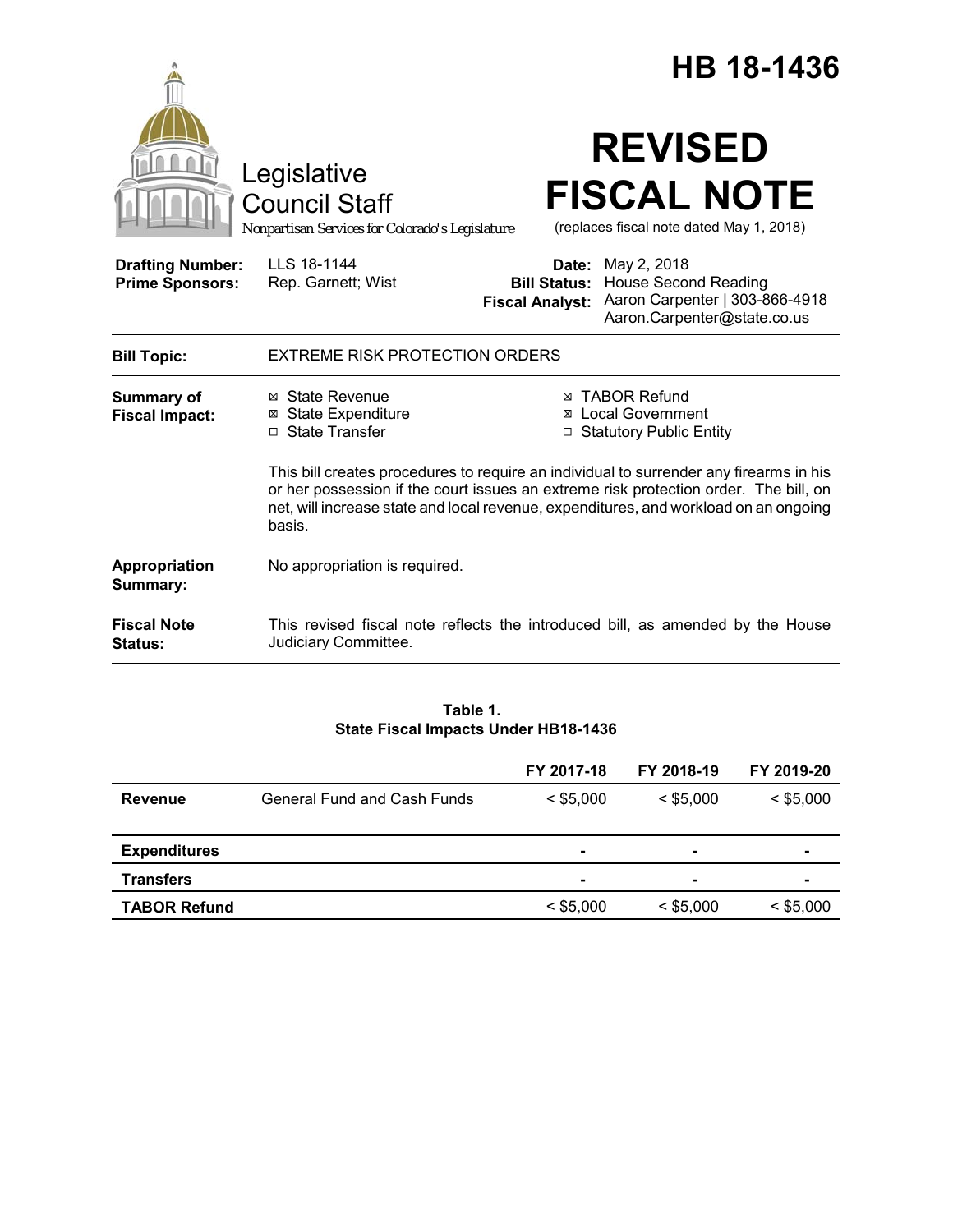# Page 2 **HB 18-1436**

## **Summary of Legislation**

This bill creates procedures for courts to issue an extreme risk protection order to require an individual to surrender all firearms until the order expires or is terminated. A family or household member, as well as a law enforcement agency, may petition the court to issue an extreme risk protection order. The bill waives any fees associated with filing a petition. An extreme risk protection order has a 182 day duration and can be renewed within 63 days of the expiration of the order. The bill allows law enforcement to also file for a search warrant to find any firearms that may be in possession of the individual but were not surrendered. During the 182 day duration of the extreme risk protection order, a respondent may file a one-time written request with the court to terminate the order to show that he or she does not pose a significant risk of causing injury. The state court administrator must develop a standard petition form by January 1, 2019.

**Temporary extreme risk protection order.** The bill allows family or household members or a law enforcement agency to petition the court for a temporary extreme risk protection order without notice to the respondent. If the court finds that the respondent poses a significant risk of causing personal injury to themselves or others by having firearms, the court must issue a temporary extreme risk protection order and schedule a hearing for an extreme risk protection order within 7 days.

**Surrender of firearms.** When a respondent is issued a temporary extreme risk protection order or extreme risk protection order, the respondent must surrender his or her firearms by selling or transferring the firearms to a federally registered dealer or by surrendering it to law enforcement, which must store the firearm. A respondent must also surrender his or her concealed carry permit. If a respondent does not surrender his or her firearms, they commit a class 2 misdemeanor.

# **Comparable Crime**

Legislative Council Staff is required to include certain information in the fiscal note for any bill that creates a new crime, changes the classification of an existing crime, or changes an element of the existing crime that creates a new factual basis for the offense. The bill creates a new class 2 misdemeanor offense for an individual who does not surrender his or her firearm when subject to a temporary or extreme risk protection order. For comparison purposes, under current law, it is a class 3 misdemeanor for an individual to violate a restraining order and it is a class 1 misdemeanor for a person who knowingly possesses an illegal weapon. From May 2015 to May 2018, there were 12 convictions of violating a restraining order, of which 7 were male, 5 were female; 11 were Caucasian and 1 was African American. In the same period of time, there were 1,200 convictions of knowingly possessing an illegal weapon, of which 1,066 were male, 133 were female, 1 where gender was not available; 990 were Caucasian, 123 were African American; 65 were Hispanic, 7 were Asian, 6 were American Indian, 8 were listed as other, and 1 where race was not known.

## **Background and Assumptions**

Currently, there are five states with so-called "red flag laws." These include California, Connecticut, Indiana, Oregon and Washington. According to a 2018 New York Times article, California had 86 new cases in 2014, Connecticut had 1,519 cases since 1999 (with about two-thirds occurring since 2012) and Washington had 65 cases since 2016.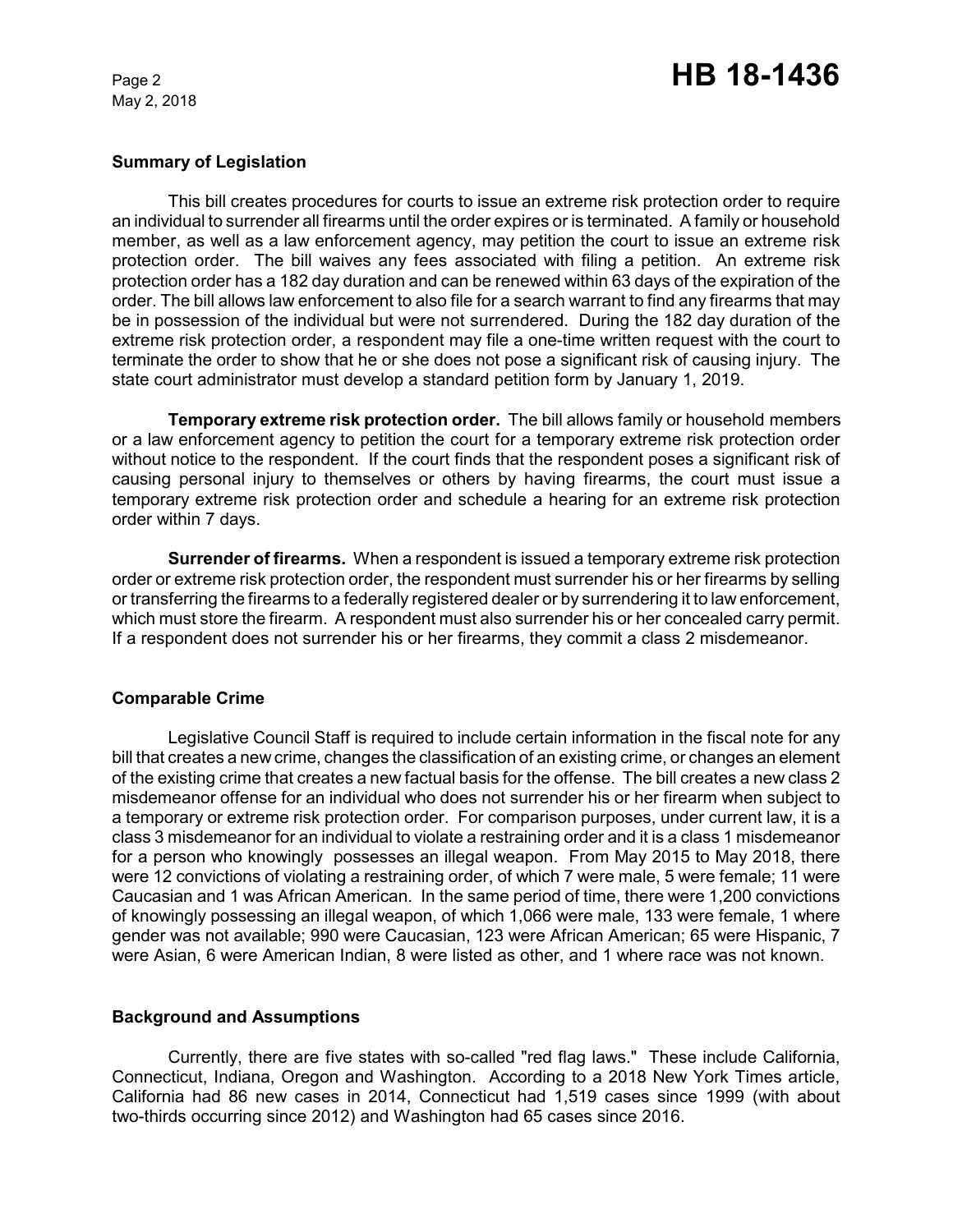Based on data this data, it is assumed that less than 100 petitions will be filed with the courts per year. It is also assumed that the majority of individuals who are subject to an extreme protection order will comply with the order and therefore convictions under the new penalties will be minimal.

#### **State Revenue**

Beginning in the current FY 2017-18, this bill is anticipated to both increase and decrease state revenue. On net, revenue is anticipated to increase by a minimal amount as discussed below.

**Criminal fines.** The bill is anticipated to increase state revenue by less than \$5,000 per year, credited to the Fines Collection Cash Fund in the Judicial Department starting in the current FY 2017-18. The fine penalty for a class 2 misdemeanor offense is \$250 to \$1,000. Because the courts have the discretion of incarceration, imposing a fine, or both, the precise impact to state revenue cannot be determined. However, based on the low number of fines imposed by the courts, and the expected low number of convictions, the fiscal note assumes that any revenue generated is likely to be less than \$5,000.

**Court and administrative fees.** The bill will also increase state fee revenue by a minimal amount. In criminal cases, fees are imposed for a variety of court-related costs, which vary based on the offense but may include probation supervision, drug or sex offender surcharges, victim compensation, and late fees, among others. Some fee revenue is shared with local governments; refer to the Local Government Impact section for additional information. For petitioners filing an extreme risk protection order, the bill states that a fee will not be charged for seeking the order.

**Fee impact on concealed carry permit background checks.** The bill may decrease revenue from background checks for concealed carry permit applications and renewals starting in the current FY 2017-18. Any individual who is subject to an extreme protection order must surrender an existing and can no longer apply or renew for a concealed carry permit. Currently, concealed carry permit applicants pay a \$52.50 background check fee, of which \$42.50 is credited to the CBI Identification Unit Cash Fund and \$10 is passed through to the Federal Bureau of Investigation (FBI). Concealed carry permit holders must renewal their permit annually and pay a \$13 renewal fee. It is assumed that any decrease in revenue will be minimal. Background check related fees are collected by the Department of Public Safety.

# **TABOR Refund**

This bill, on net, minimally increases state revenue, which will increase the amount of money required to be refunded under TABOR for FY 2018-19 and FY 2019-20. Since the bill increases the TABOR refund obligation without a corresponding change in General Fund revenue, the amount of money available in the General Fund for the budget will decrease by an identical amount. A TABOR refund obligation is not expected for the current FY 2017-18.

## **State Expenditures**

Starting in the current FY 2017-18, net state expenditures and workload will minimally increase, as discussed below.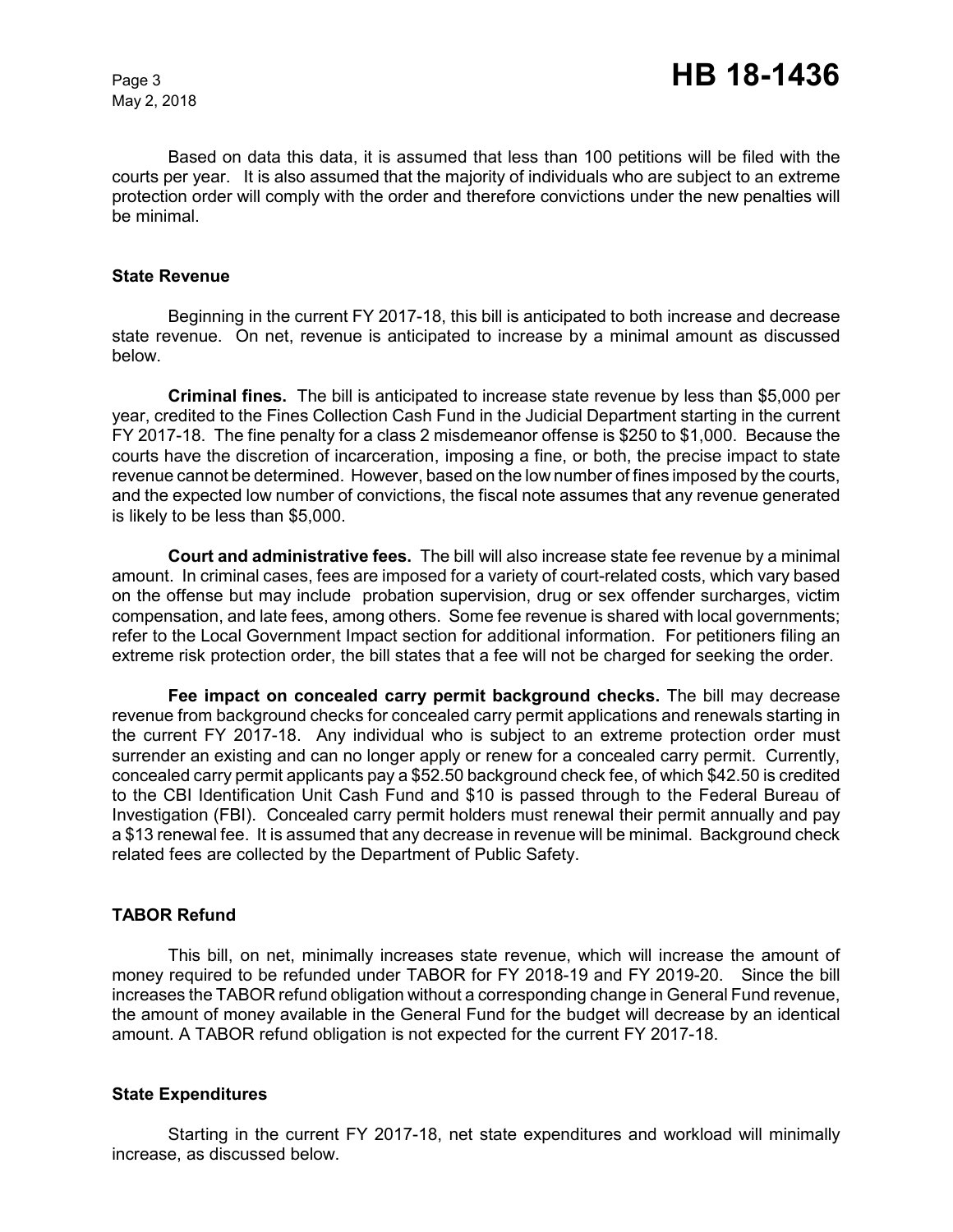**Trial courts.** Starting in the current FY 2017-18, workload will increase for trial courts to hear the different types of petitions outlined in the bill. Hearings may be longer if law enforcement agencies seek a search warrant in connection with the protection order. Because petitions must be heard in a certain amount of time, docket schedules may need to be updated. However, based on the number of cases in other states, it is expected that the volume of new cases will not reach the threshold for additional FTE and can be accomplished within existing appropriations. If more cases are filed than expected, it is assumed that the department will seek funding through the annual budget process.

**Probation.** To the extent that more individuals are convicted of a class 2 misdemeanor and sentenced to probation, workload will increase in the Judicial Department. The increase in workload is expected to be minimal and can be accomplished within existing appropriations.

**Petition forms and data.** Starting in the current FY 2017-18, workload will increase for the state court administrator to collect statistics related to the number of extreme risk protection orders and to develop standard petitions and order forms. Court clerk workload will also increase to notify law enforcement entities of the extreme risk protection orders and to create a brochure of available mental health and other resources available to petitioners and respondents. It is assumed that these increases in workload can be accomplished within existing appropriations.

**Judicial statewide information system.** Starting in the current FY 2017-18, expenditures to the Judicial Department will increase to update the judicial statewide information system. The bill requires that extreme risk protection orders be entered into the system and therefore programing costs will increase to include it. The modifications necessary to the information system can be accomplished within existing appropriations.

**Agencies providing representation to indigent persons.** Workload and costs for the Office of the State Public Defender and the Office of the Alternate Defense Counsel may increase under the bill to represent any indigent persons charged with the class 2 misdemeanor. To the extent this occurs, this analysis assumes the affected offices will request an increase in appropriations through the annual budget process.

**Department of Public Safety.** Starting in the current FY 2017-18, workload for the Department of Public Safety will increase to provide courts with requested background checks of the respondent during an extreme risk protection order hearing. Workload will also decrease to the extent that anyone issued an extreme risk protection order can no longer apply or renew a concealed carry permit. In both cases, the effect on workload is expected to be minimal and does not require a change in appropriations.

**Department of Law.** Starting in the current FY 2017-18, workload for the Peace Officers Standards and Training Board, housed in the Department of Law, will increase to develop model policies and procedures for the acceptance, storage, and return of firearms surrendered. This increase in workload can be accomplished within existing appropriations.

**Department of Human Services.** To the extent that more individuals are referred to programs for mental health services or an evaluation within the Department of Human Services (DHS), expenditures will increase. It is unknown how many people will be referred to DHS but based on the expected low number of cases, the increase in expenditures is expected to be minimal and does not currently require an appropriation.